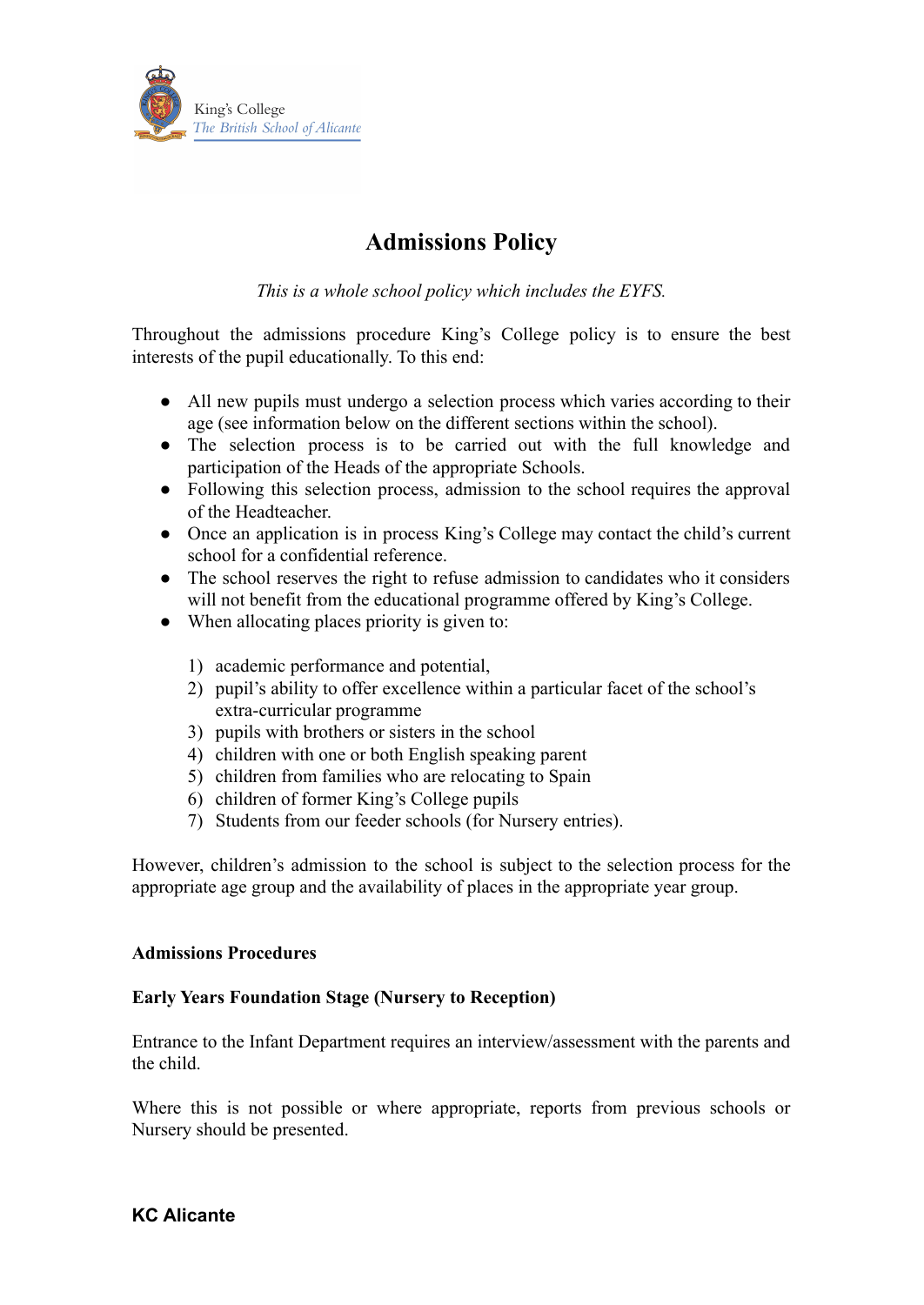

Pupils with no prior knowledge of English can be accepted into Nursery and Reception classes and initially are not required to have any extra language support.

# **Primary School Key Stage 1 (Years 1 and 2)**

Entrance to Key Stage 1 requires a test in English and Mathematics based on the English National Curriculum for the corresponding level of entry and where appropriate a Non Verbal Reasoning (NVR) test. Copies of school reports for the previous year must be also presented.

Pupils for Years 1 and 2 with no prior knowledge of English can only be accepted if agreed provision is made for an Intensive English programme.

The duration of the Intensive English course will be decided by the school. Pupils are not required to have previous knowledge of Spanish.

# **Primary School Key Stage 2 (Years 3 to 6)**

Entrance to Key Stage 2 requires a test in English and Mathematics based on the English National Curriculum for the corresponding level of entry and where appropriate a Non Verbal Reasoning (NVR) test. Copies of school reports for the previous two years must also be presented.

Pupils from international schools abroad may be offered a place on the proviso that they succeed once they sit the entrance tests in our school.

Pupils with no/little prior knowledge of English must agree to a programme of Intensive English as recommended by the school. The duration of the Intensive English course will be decided by the school.

All pupils are required to follow a programme of Validation Studies (Spanish Language Valencian and Spanish Culture) set out by the Spanish Ministry of Education.

New pupils are not required to have any previous knowledge of Spanish. Pupils joining the school with a low level or no prior knowledge of the language may join Spanish as a Second Language lessons and will receive special Spanish classes in small groups.

# **Secondary School KS3/4 (Years 7 to 11)**

Entrance to the Secondary School requires pupils to be tested in English and Mathematics based on the English National Curriculum for the corresponding level of entry and where appropriate a Non Verbal Reasoning (NVR) test. An interview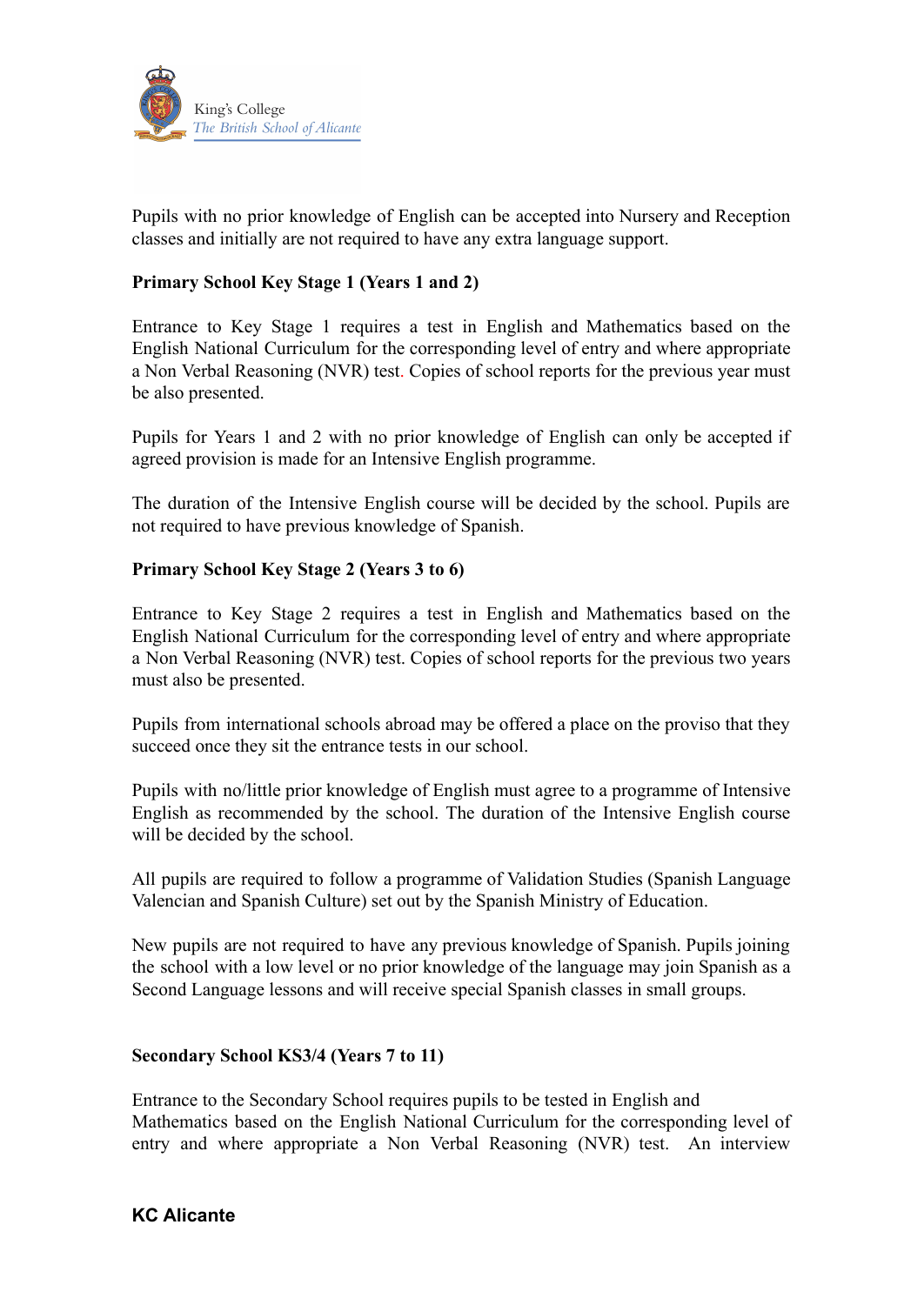

involving the pupil and his/her parents with the Head of Secondary School is also required.

Pupils from international schools abroad may be offered a place on the proviso that they succeed once they sit the entrance tests in our school.

Copies of school reports for the previous two years must also be presented. The reports must show consistently favourable progress academically, behaviourally and in terms of effort.

Confidential references may be sought from the pupil's current school regarding their academic record, behaviour and payment of fees.

All pupils applying for entry to the Secondary School must have a good level of English and preferably have attended a UK or a British international school. As part of the conditions of an offer of a place, pupils may have to undergo a programme of Intensive English as arranged by the school. The duration of the Intensive English course will be decided by the school.

All pupils are required to follow a programme of Validation Studies (Spanish Language Valencian and Spanish Culture) set out by the Spanish Ministry of Education.

The school makes provision for new pupils entering the Secondary School with no prior knowledge of Spanish by including them in the Spanish as a Second Language group who receive special Spanish classes in smaller groups.

# **Year 11**

Pupils applying for admission to Year 11 must have studied the first year of the (I) GCSE course (Year 10) in the British system the year prior to their entry to King's College. The (I)GCSE examination boards in their current school must coincide with the examination boards used at King's College.

Pupils would also be required to take entrance tests and where appropriate a Non Verbal Reasoning (NVR) test.

Copies of school reports for the previous two years must also be presented. The reports must show consistently favourable progress academically, behaviourally and in terms of effort.

Confidential references are normally sought from the pupil's current school regarding their academic record, behaviour and payment of fees.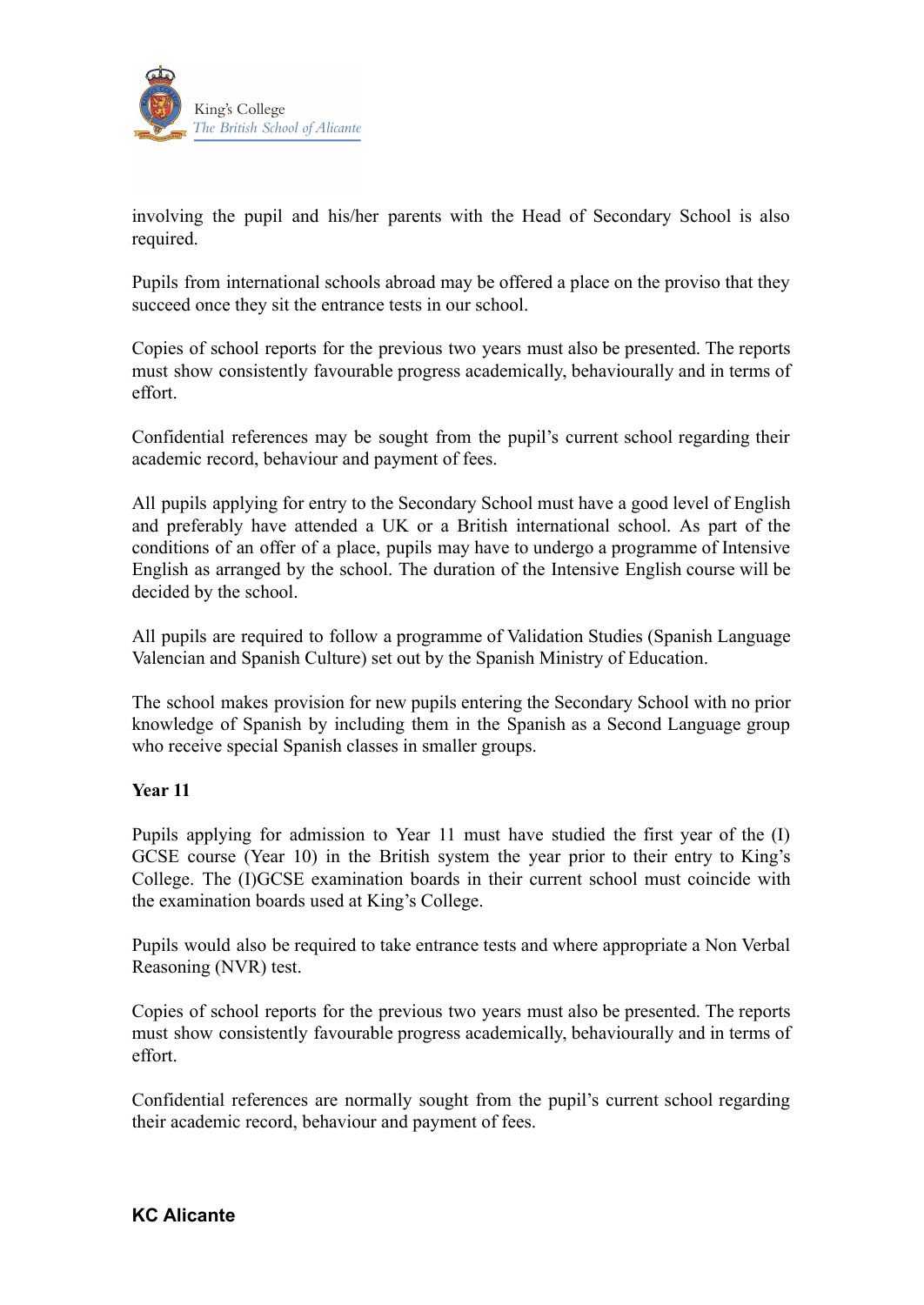

Pupils entering Year 11 may be restricted in their option choices by the size of the existing groups.

# **Secondary School 6th Form (Year 12 – Year 13)**

An interview involving the student and his/her parents with the Head of Secondary School is also required. The Director of Sixth Form may undertake the interview on behalf of the Head of Secondary.

Pupils from the British system wishing to enter Year 12 are required to have a minimum of 5 passes at (I) GCSE (including Mathematics and English as a first language), with grade C or above, normally including an A or B grade in the subjects to be taken at GCE A Level.

Pupils from other international systems wishing to join Year 12 may be required to take entry exams based on (I)GCSE standards for Year 11.

Copies of school reports for the previous two years must also be presented. The reports must show consistently favourable progress academically, behaviourally and in terms of effort.

Confidential references may be sought from the pupil's current school regarding their academic record, behaviour and payment of fees.

The school may admit pupils into Year 13 provided that they have a proven academic level and their subject choices and examination boards coincide with the programme offered by King's College. The minimum requirement is 3 AS passes with C grade or above in the subjects they wish to take to A2. Exceptions can be made by the Head teacher.

# **Promotion to following academic year**

Once a child has joined King's College, promotion to the following year group is subject to the pupil reaching a specific minimum academic and pastoral performance.

# **Returning Students**

Pupils who leave King's College for any reason will not be automatically accepted if they wish to return.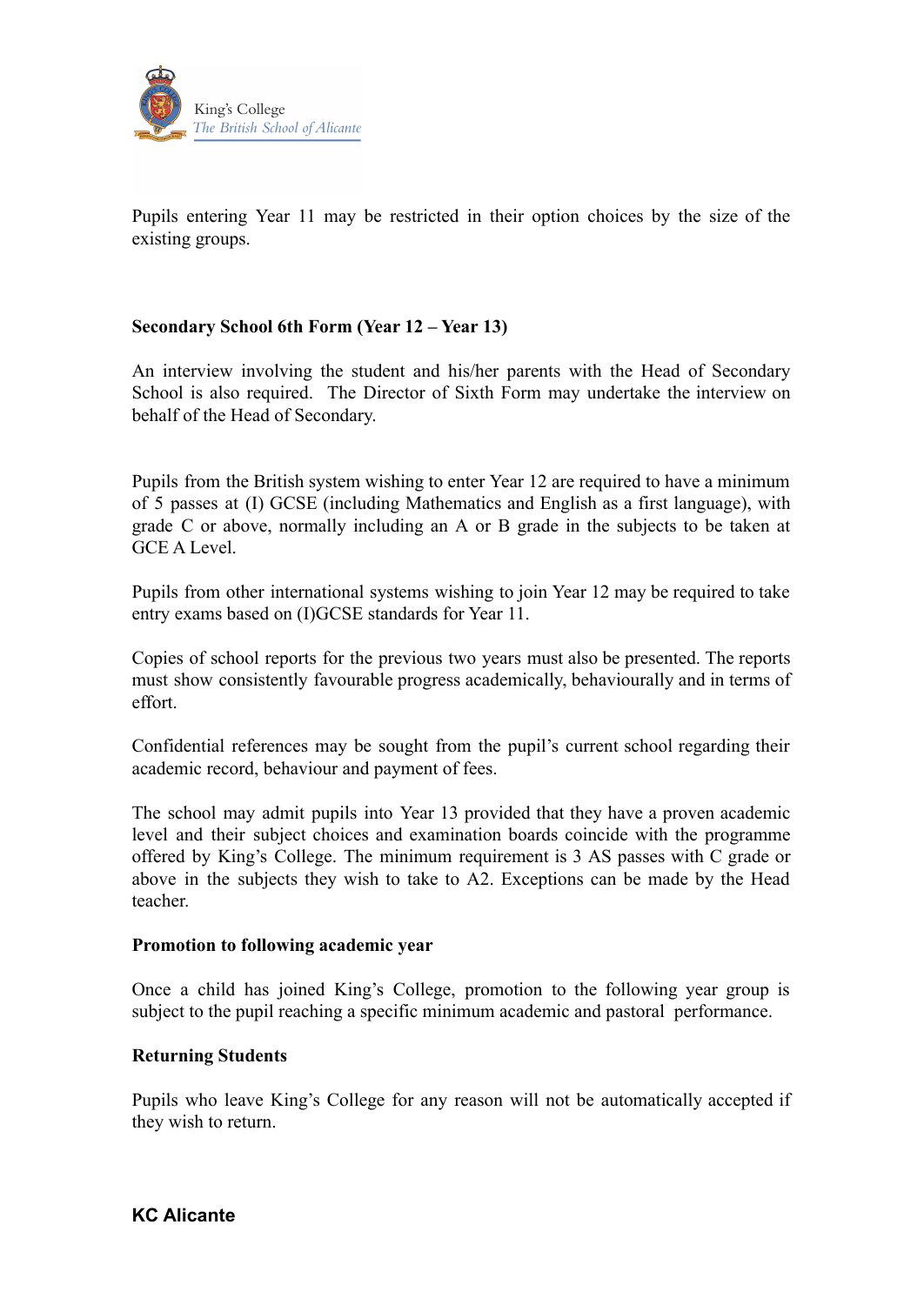

Pupils who wish to return after a year should reapply and provide current academic reports.

Pupils who wish to return after two or more years must reapply and sit the appropriate entrance examinations.

Pupils who wish to be away for a term should pay a term's fees in advance. If the pupil is away for longer than a term the pupil should reapply and provide current academic reports.

# **Transfers between King's College Schools**

Any transfer requests before these times should be discussed with the Headteacher of the current school and the Head of Admissions of the school the parent wishes their child to transfer to.

Transfer requests are considered on a case by case basis and are subject to place availability.

Transfers between other King's College schools are subject to place availability.

All transfers are subject to the pupil reaching a specific minimum academic performance in their current year group.

# **Confirmation of places**

All admissions to King's College are considered by the school's corresponding Head of School, the Headteacher and the Admissions Officer . The Admissions Officer will provide the relevant Head of School with the results of the entry exams/assessments and school reports for their perusal and review in the first place. Subsequently, the Head teacher will consider the feedback received and the information itself and will offer or otherwise reject the place based thereon.

The school will be in a position to offer or reject an application once all the aforementioned steps in the admissions process have been satisfactorily completed.

If King's College has not received the confirmation payment by the date stated on the offer letter, a place can no longer be guaranteed.

**Payment**

**KC Alicante**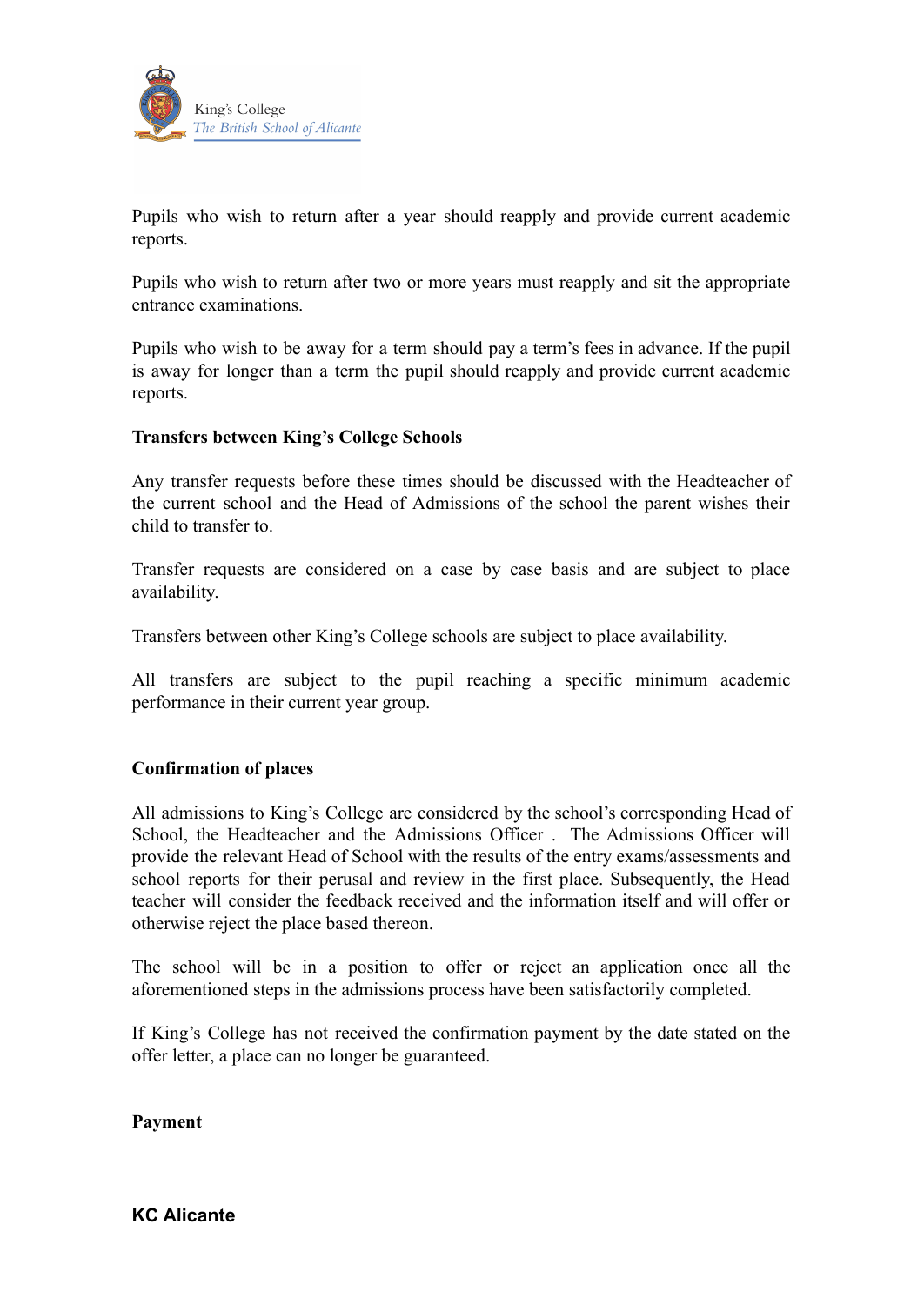

For entry into King's College, once a place has been offered parents are required to confirm the reservation by making the corresponding payment as set out below:

● A non-returnable enrolment fee and a refundable deposit\* per pupil

Discounts for siblings are also available\*.

\*Please refer to our Fee Schedule for further information.

A pupil cannot start at the school until King's College Accounts Department has received the confirmation payment and when available, the Direct Debit Form duly completed and signed.

# **Documentation**

An application for a place in the school may be made by completing and returning the official application form available on the website or from the School Office.

Parents must provide the following documents before their child commences his/her education at the school:

- A signed copy of the school's Terms and Conditions by which they agree to abide by the school regulations.
- A photocopy of either the birth certificate, the "Libro de Familia", identity card or passport.
- Two passport size photographs.
- A medical certificate indicating that the child has no infectious or contagious diseases, specific illness or disability.
- A photocopy of the child's vaccination record (in the case of foreign students, also a form for registration in the health local authorities).
- Medical form completed and signed.
- Administration of medicine consent completed and signed
- Local compulsory visits authorisation form completed and signed.
- Photocopies of certificates from previous schools attended, if any.
- Photocopies of school reports for the previous two years (where appropriate).
- Acceptance form duly completed and signed.
- E-safety form duly completed and signed.
- DVD consent form completed and signed.
- Direct debit form duly completed and signed.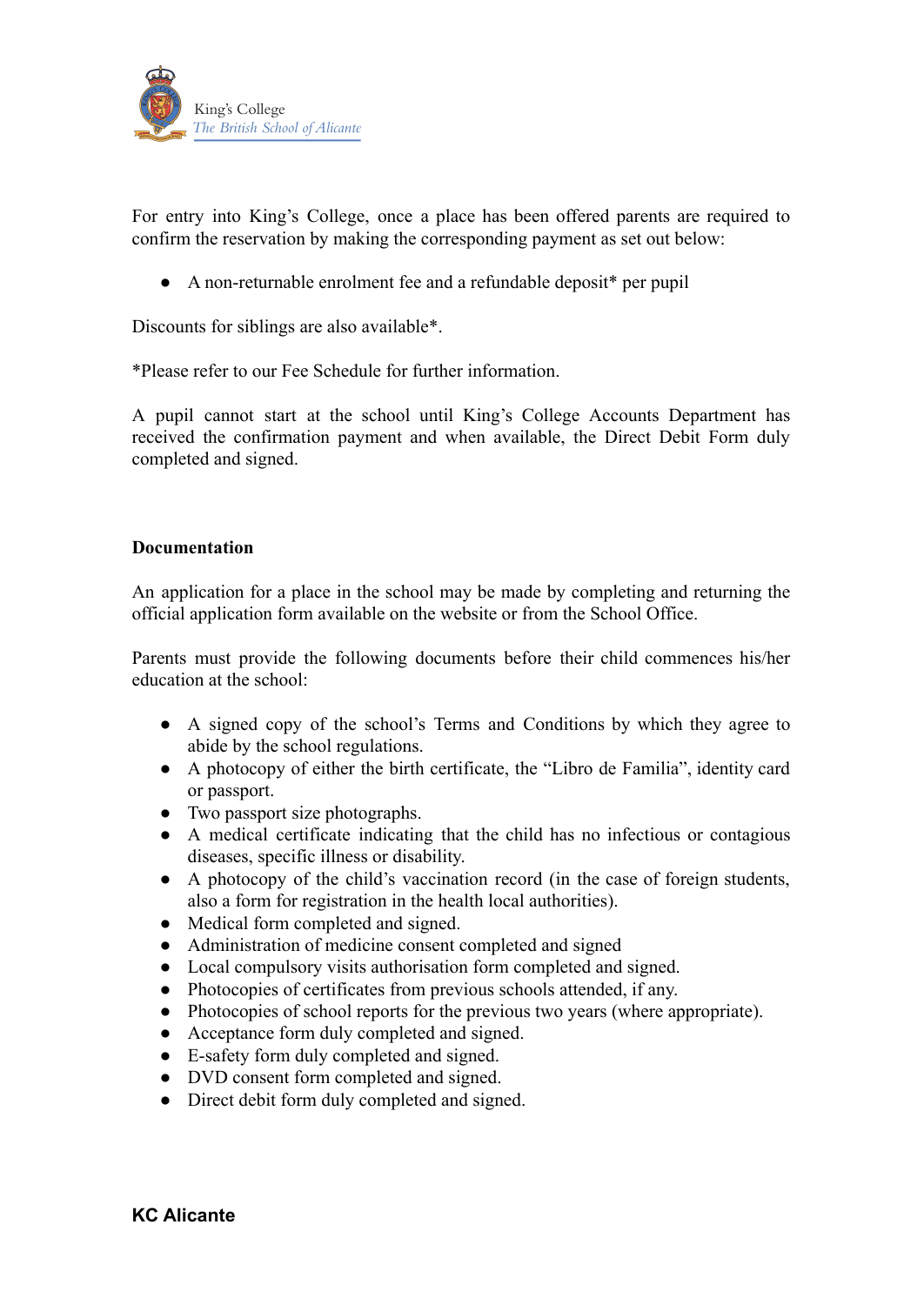

| <b>Created by: CC February 2015</b>                                   | <b>Reviewed by: SR: February 2015</b><br>SWI July 2021 |
|-----------------------------------------------------------------------|--------------------------------------------------------|
| Approved by: EB/KGB March 2015<br><b>Approved by SRF October 2015</b> | <b>Next Review : July 2022 SWI</b>                     |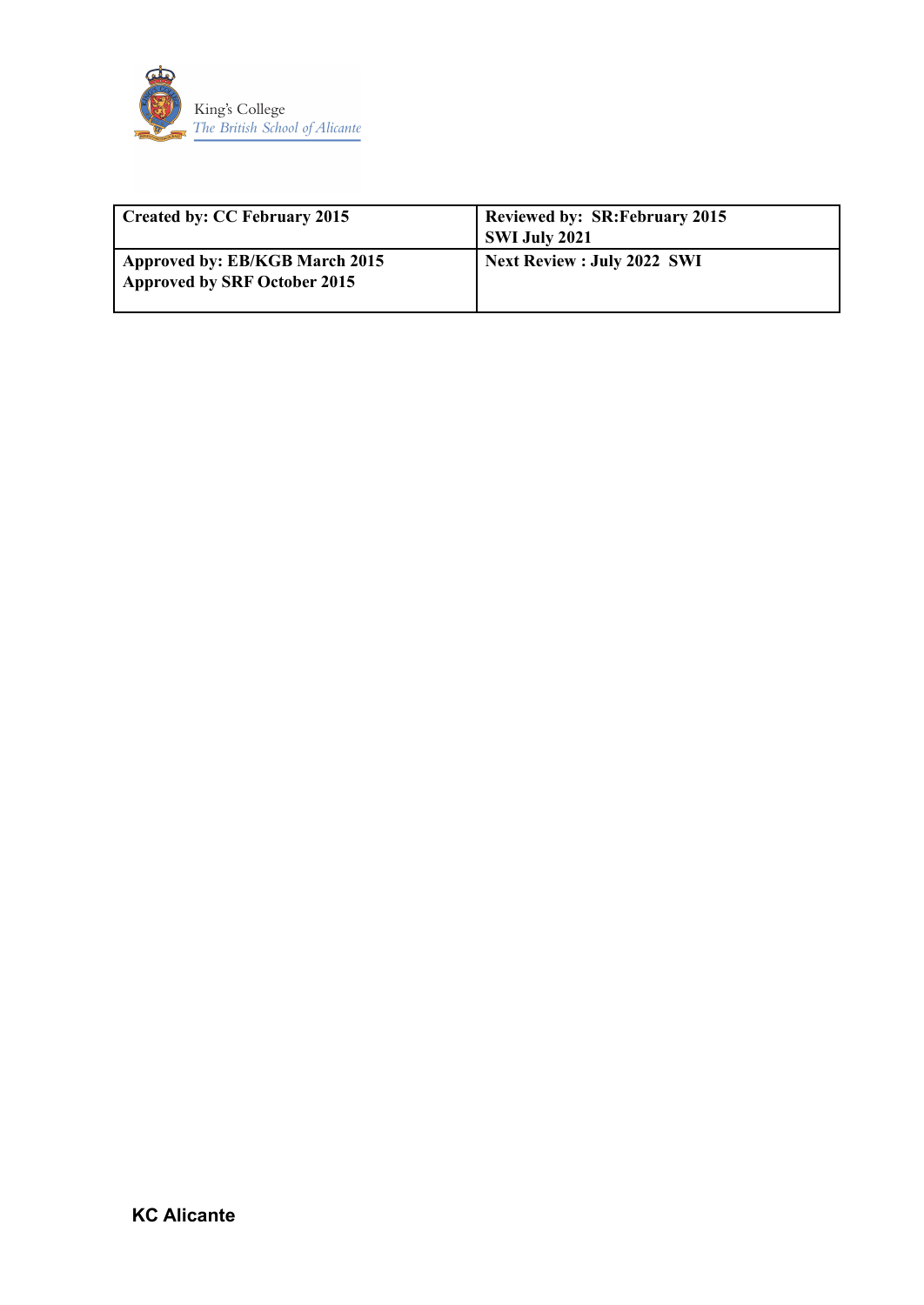

# Appendix A

Advanced Level Study at King's College, Alicante

### **1. General Entrance Requirements**

Year 12 signifies the first year of non-compulsory education and, as such, acceptance into Year 12 at King's College, Alicante is not automatic. Pupils who wish to return, or join, King's College to study Advanced Level courses with us must meet the following minimum entrance requirements:

a) A minimum of 5 (I)GCSEs, grades A\*, A, B or C including English and Mathematics.

*The following alternatives may be considered on an individual basis:*

- b) An official certificate proving successful completion of Spain's Educación Secundaria Obligatoria (ESO)\* or;
- c) In the case of pupils not educated in a British or Spanish school, proof of the equivalent qualification from the country in which they have completed their Secondary Education\* (e.g. Irish Junior Certificate, Scottish Standard Grades etc)

\*please see the section on accessing A Level subjects without prerequisite qualifications on the next page

Additionally students will need to be able to:

- d) demonstrate a good record of attendance, behaviour and work ethic in their previous three years of school (references will be requested as necessary);
- e) show the commitment, maturity, independence and resilience required to succeed at Advanced level study;
- f) have a high level of written English for academic purposes that will allow them to successfully access the Advanced Level curriculum;
- g) demonstrate their willingness to contribute to the wider life of the school.
- h) attend an interview with the Head of Secondary School.

### **2. Level of English**

The demands of Advanced Level study are such that students must have a high level of written English; the ability to speak English as a Second or Foreign language is not sufficient. Students will be able to demonstrate the required level of English in the following ways:

- a) have a Grade A\*, A, B or C in (I)GCSE English, First Language English or English Language & Literature (NOT English as a Second Language) or;
- b) have a Cambridge First Certificate in English (Level B2), IELTS score of 6.5-8 or similar qualification in English at a minimum of B level of the Common European Framework or;
- c) Satisfactorily complete an entrance examination in English set by the school.

If the school decides that a pupil's English language skills are not at the required level to make a success of Advanced Level study it may, at its discretion, make an offer of a place on a Provisional A Level programme. Further details of this programme are available in this document.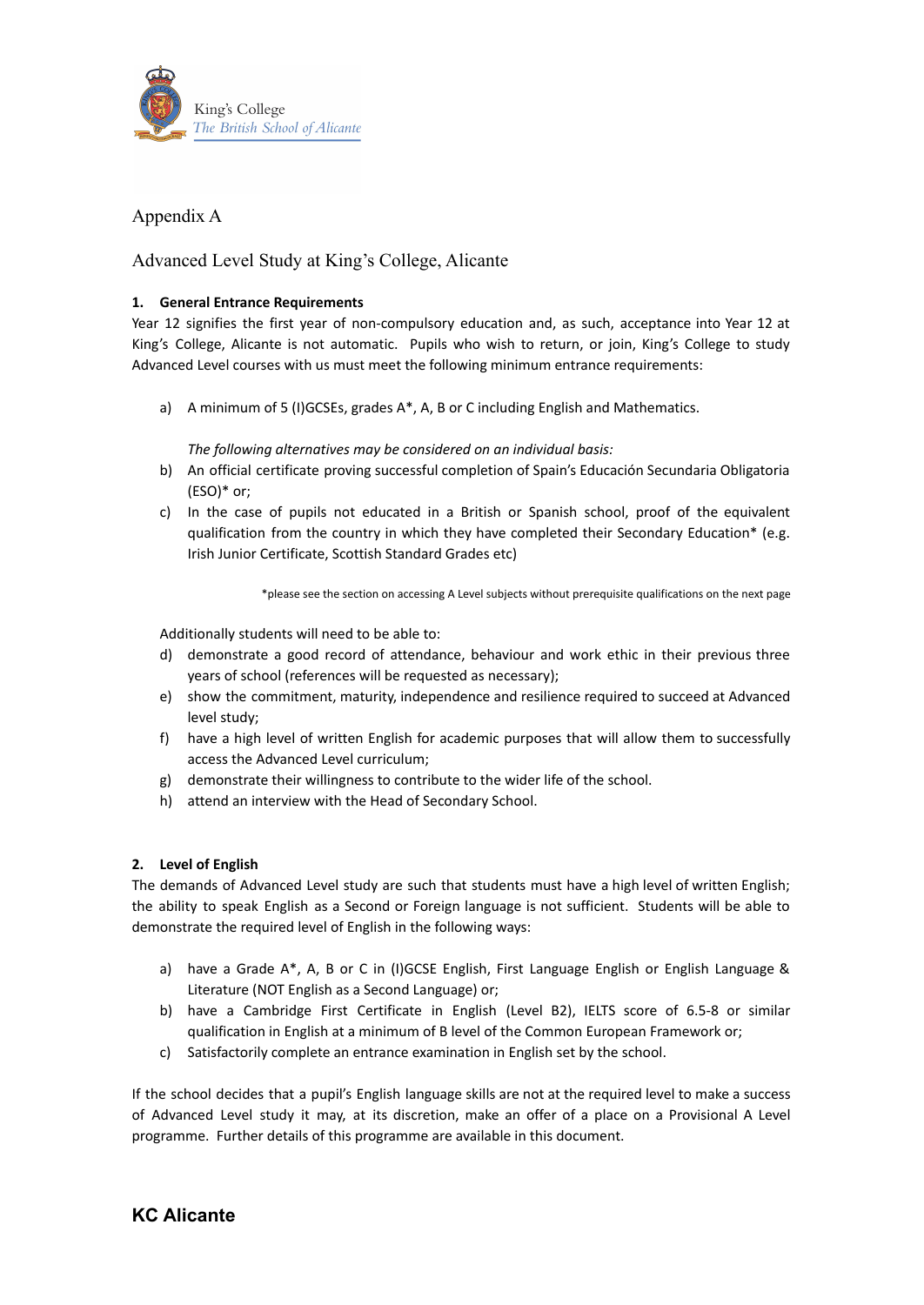

### **3. Subject Entrance Requirements**

In order to be allowed to join A level courses in Year 12 pupils are required to have one of the following recognised qualifications in each of the subjects they wish to continue studying:

- a) G.C.S.E. or International G.C.S.E at grade  $A^*$ , A or B ( $A^*$  or A for Mathematics);
- b) BTEC Level 2/First Diploma (in a relevant subject, with merit), NVQ Level 2 or equivalent Level 2 qualification;
- c) Students wishing to study Art and Design, Music or Drama courses may also need to show a portfolio of work or demonstrate their practical ability level.

#### **4. Students not meeting the pre-requisite subject requirements**

It is not normally advisable for pupils to study a subject at A level if they are not in possession of the appropriate (I)GCSE, as generally the content taught at (I)GCSE is assumed prior learning of the Year 12 and 13 course and aspects of it may be tested in the terminal exam. Similarly in heavily skills-based subjects, like Geography, it is not normally possible to acquire the necessary fieldwork skills without having undertaken the (I)GCSE course.

The school recognises however that sometimes pupils' career aspirations change and therefore there may be occasions when a pupil has not studied a subject at IGCSE level that they later would like to study at A Level in order to access their desired profession. If a pupil is not in possession of the minimum subject requirements as indicated in section three, whether or not they are a current pupil of King's College, Alicante the following procedures will be followed:

#### **Current pupils of King's College, Alicante:**

- a) The child's parent should arrange a meeting with the Head of Secondary School to discuss their child's specific situation. The Head of Secondary School will make an initial decision on the viability of them attempting an A Level in a subject not previously studied.
- b) Where possible, and following initial approval from the Head of Secondary School, the child will sit a written assessment in the desired subject in January of Year 11. The aim of this assessment is to determine the current level of knowledge and highlight the areas that need to be filled prior to commencing the A Level course.
- c) Pupils will then be required to sit an (I)GCSE paper in the subject(s) they wish to commence, at a date determined by the school in mid- to late-August, prior to them entering Year 12.
- d) The Head of Secondary School will discuss the results of the examination with the relevant Subject Leader and final approval will be given if it is determined that the child has a good chance of success with the Advanced Level course.

#### **Pupils not currently on roll at King's College, Alicante:**

- a) Pupils will be required to sit an (I)GCSE paper in the subject(s) they wish to commence, at a date determined by the school and prior to them entering Year 12. Pupils wishing to study Art & Design, Music or Drama will be required to attend school for a practical assessment and/or provide a portfolio of their work; the exact requirements will be communicated to you in writing;
- b) The Head of Secondary School will discuss the results of the examination with the relevant Subject Leader and final approval will be given if it is determined that the child has a good chance of success with the Advanced Level course.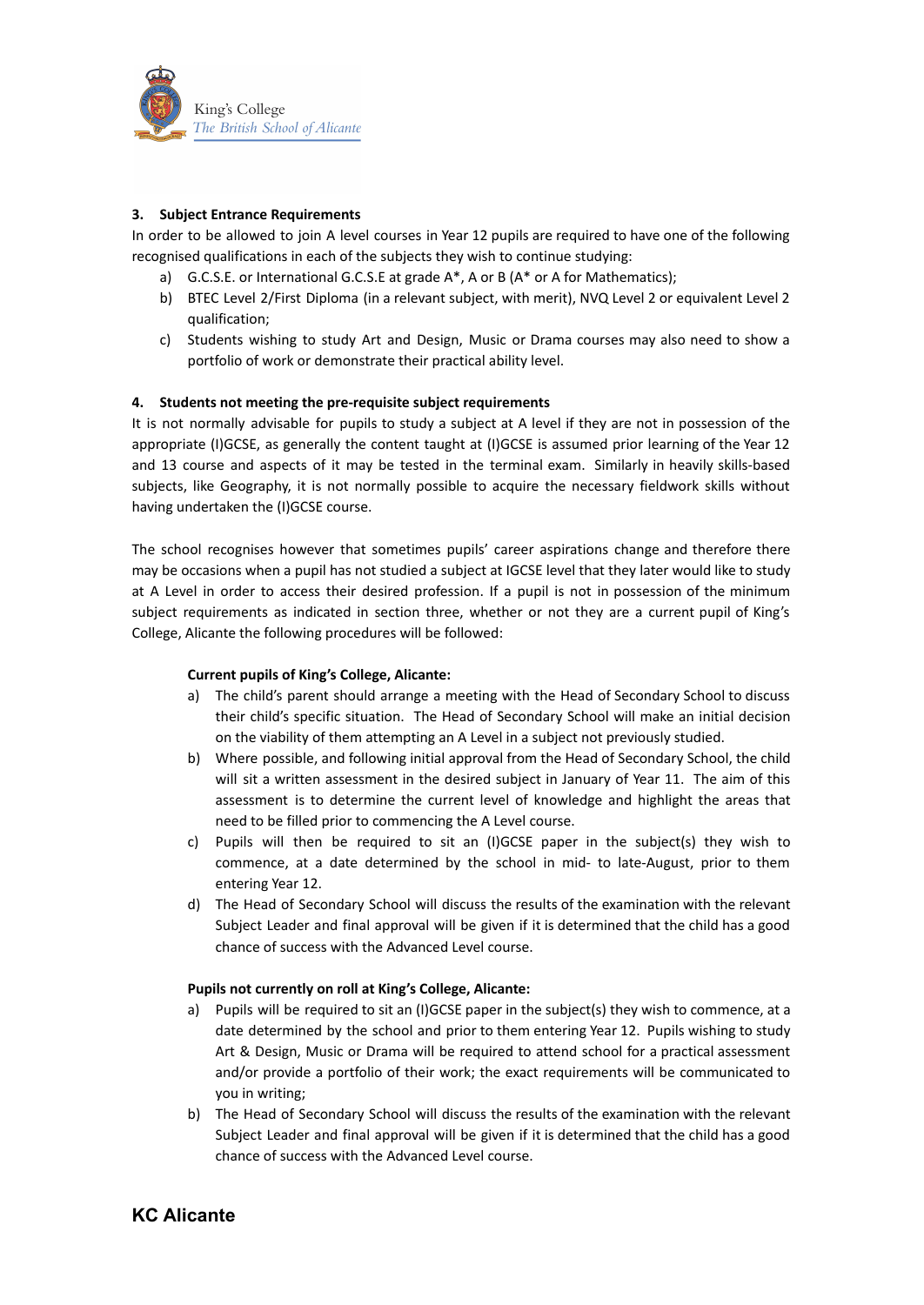

#### **Please note:**

- a) For current pupils, subject entrance tests will take place on one day only in August and all pupils wishing to be considered for the course must be present on the specified day. Failure to attend the examination date will be considered withdrawal of your child's request to study that subject or subjects;
- b) On average we limit the number of people on A level courses to a 15-17 students. Priority will be given to students in possession of the official entrance requirements of an (I)GCSE in the subject at Grade A\*, A or B;
- c) The decision as to whether or not to allow a student to study a subject at A level without the pre-requisite requirements is based purely on our professional judgement as to whether they will be able to successfully complete the course. It is not in a student's best academic or emotional interests to undertake a course for which they have not demonstrated the required prior level of attainment or in which they have little chance of success.

#### **5. Provisional A Level Programme**

In 2009 we first introduced our Provisional A Level programme for those pupils who have completed compulsory Secondary education but whose level of written English was not sufficient to cope with the demands of A Level. Since its inception the course has been completed very successfully by many International and Spanish students who have gone on to study at top universities in Spain, the U.K. and beyond.

We often find that pupils moving from a different educational system, including children who have been educated under the Spanish system, can have difficulty adjusting to the change in teaching methodology. It is common for students to suffer a drop in attainment in their first year of A Level and the Provisional A Level programme can provide them with a period to adjust to the demands of individual study and critical thinking that are core to success at Advanced Level.

The provisional A Level course is currently structured as follows:

# **Minimum Entrance Requirements**

As detailed in Section 1 (with the exception of 1f)

Agreement signed by parents to attend Induction English lessons at the frequency and duration determined by the school and / or attend the official EAL Summer School

| English First Language* |
|-------------------------|
|                         |

Mathematics<sup>\*</sup>

General Science\*

Spanish or Lengua as appropriate

Cambridge First or Advanced Certificate

#### **Subjects Studied Examinations & Progression**

An Individual Education Plan will be drawn for all pupils undertaking Induction English lessons. Termly reviews with parents will report on progress in language acquisition

Students will be entered for IGCSE English, Mathematics and Science at the end of the first year if they are considered to be adequately prepared by the subject teacher.

Pupils must be in possession of a suitable qualification in English (as defined in Section 2) in order to start the 2<sup>nd</sup> Year of the Provisional A Level programme.

Access to A level subjects will be assessed in the same way as described in Section 4.